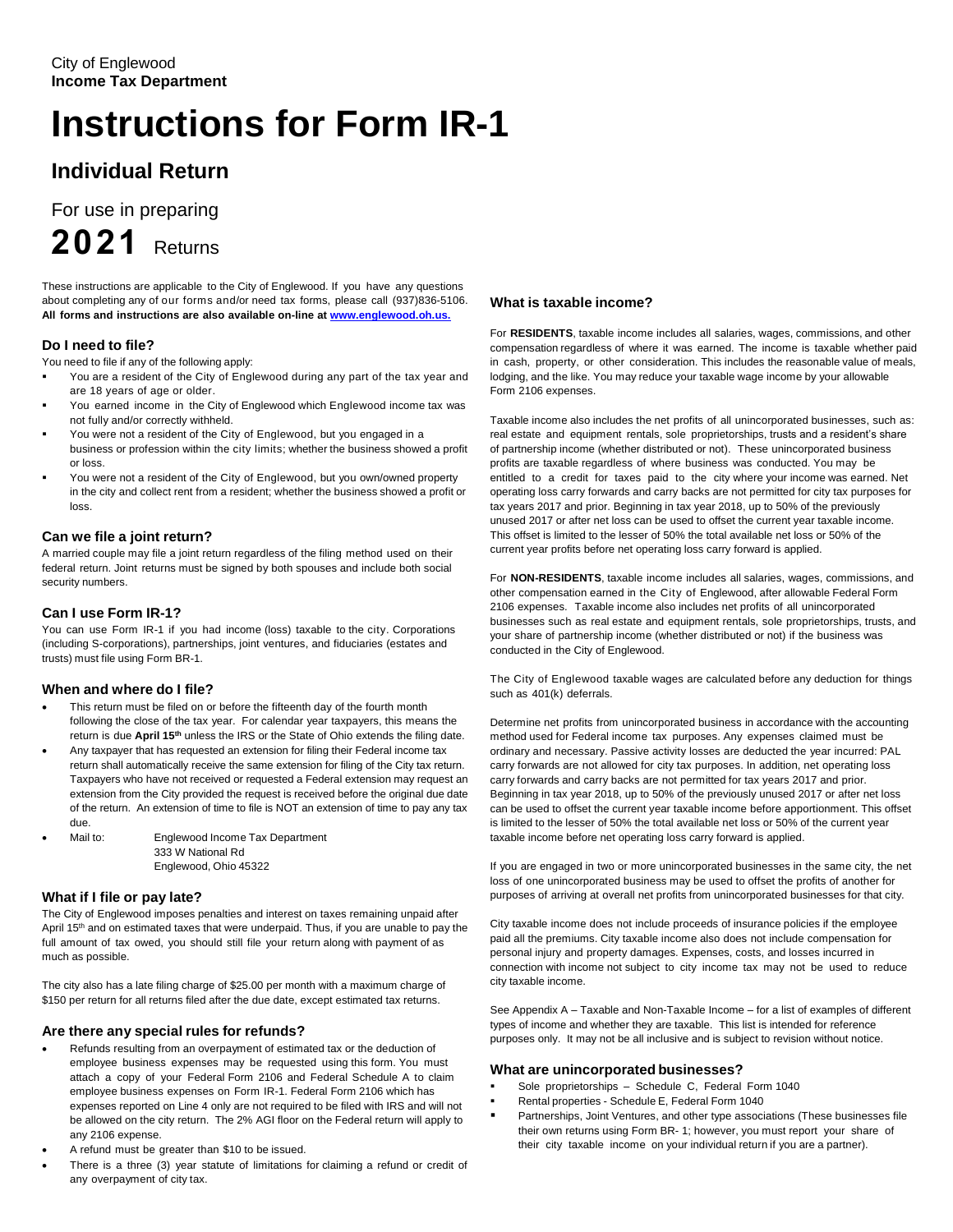#### **COMPLETING FORM IR-1**

- Please enter the information in the spaces provided for name, current address, Englewood account number, and SSN. If you are filing a joint return, provide your spouse's name and SSN.
- If you are amending a tax year, place an "X" in the box marked **AMENDED** and be sure to indicate the tax year that you are amending in the space provided. If you are amending the city return based upon an amended return that you filed with the IRS, you must include a copy of the amended Federal return, including any applicable schedules pertaining to the amendment. If you are filing an amended city return based upon an audit that the IRS conducted, you must include documentation pertaining to the audit and note any changes that were made by the IRS to reduce or increase your taxable income.
- Indicate your filing status.
- If you moved, enter the date of your move. If you are allocating income as a result of your move, you will need to complete PART E: Section 3. Attach a copy of a paystub dated closest to your move date or an explanation of the method used to determine the allocation.

#### **PART A: TAX CALCULATION**

Column A - Indicate your employer(s). Attach an additional page if more space is needed.

Column B - Indicate city W2 wages from each employer.

Column C - Complete PART E for adjustments to W2 wages otherwise Column C will equal Column B.

*Wages for city tax purposes may differ from the Federal Medicare wages reported on Box 5 of the W2 as adjusted under §718.03 of the Ohio Revised Code. City taxable wages include all wages that may be deferred or excluded from Federal and State taxable wages under §401 of the Internal Revenue Code. These deferrals appear in Box 12 of your W-2 with codes D, E, F, G, and S. You may be subject to additional tax due to residency if your employer does not collect and remit courtesy withholding or your employer has incorrectly reported taxable income.* 

Column D – Column C times 1.75%.

Column E – Englewood local taxes withheld in Box 19 of the W-2 only. (Must say Englewood in box 20 of the W-2.)

Column F – Credit for taxes paid to other cities is limited to 1.75% of wages taxed for each city on the W2.

Column G – Column D less Column E less Column F. (Column G can only show an overpayment/negative amount if Column E exceeds Column D. Column F cannot exceed Column D.

Line 1 – Total of Column G.

Line 2 – Total of PART B Line 12.

Line 3 – Total of above Line 1 and Line 2.

Line 4 – Enter all declaration payments made during the current tax year and any overpayment carried forward from the prior year. Do not enter tax withheld or paid by a partnership on your behalf.

Line 5 – Line 3 less Line 4 (If Line 4 is greater than Line 3, enter amount here and carry to Line 8).

Line 6 – Enter penalty, interest, and late filing fees here.

Line 7 – Add Line 5 and Line 6 (No payment is due if balance is \$10 or less).

Line 8 – If Line 4 exceeds Line 3 enter the excess here.

Line 8A – Enter the amount of Line 8 you want credited to your next year tax estimate.

Line 8B – Enter the amount of Line 8 you want refunded (no refund for amounts \$10 or less).

#### **PART B: OTHER INCOME**

Column H – Enter net profit (or loss) from PART F, Line 23, or from Schedule Y if you are allocating your income. Schedule Y is used only if you engaged in business in more than one taxing district. If you attached a copy of your Federal Schedule C in lieu of completing PART F on Page 3, enter your net profit (Line 31) from Schedule C.

Column I - Enter net income (or loss) from PART G , Line 27, or from your Federal Schedule E if attached in lieu of completing PART G or Schedule Y. Individual taxpayers who report more than one rental property on Federal Schedule E are considered by the Department to be in the business of renting property. Per §718.02 of the Ohio Revised Code a business or profession conducted within and without the boundaries of a municipal corporation is required to use the three part allocation formula when calculating net profits for municipal taxation (Schedule Y).

Column J – Enter any other income.

Column K – Enter gambling winnings.

Column L – Total of Columns H through K.

Line 9 – Total of Column L.

Line 10 – Column L times 1.75% (tax rate).

Line 11 – Credits for taxes paid to other cities – the credit is limited to 1.75% of income taxes paid per activity and per city. Attach a copy of the other cities tax return that will provide the necessary proof of the credit taken.

Line 12 – Line 10 less Line 11 (This amount gets carried up to Line 2 in PART A). If line 11 is greater than Line 10, enter \$0.

#### **PART C: DECLARATION OF ESTIMATED CITY INCOME TAX**

- Taxpayers (resident or nonresident) who anticipate owing city tax more than \$200 must complete PART C of this form.
- The declaration should be filed with the tax return by April 15th.
- Your first quarter payment should be submitted with the declaration.
- No extensions of time to file or pay will be granted.
- Each subsequent quarterly payment should be paid using one of the estimated tax payment coupons. Your second, third and fourth payments are due on June 15, September 15 and January 15, respectively.
- We will also consider your estimated taxes as filed in good faith if the timely quarterly payments equal or exceed 100% of the tax shown on your prior year return.
- Failure to make timely quarterly declaration tax payments may result in penalty and interest assessments.

Line 13 – Total estimated wages or other income for the upcoming year.

Line 14 – Line 13 times 1.75%.

Line 15 – Credits that will be allowed for taxes paid to other cities limited to 1.75%.

Line 16 – Line 14 less Line 15.

Line 17 – Line 16 divided by 4 quarters.

#### **PART D: SIGNATURES**

#### **Sign and Date Your Return**

Form IR-1 is not considered a complete return unless you sign it and attach all W-2 statements and applicable federal tax documents. If you are filing a joint return, your spouse must also sign.

If you wish the City of Englewood to communicate with you about questions or adjustments to your return using a secured email system, check the box in this section. If you are filing a joint return, your spouse must also check a box. You do not have to provide two separate email accounts.

**Paid Preparers Must Sign Your Return.** Anyone you pay to prepare your return must sign and date it in the space provided, and provide their Paid Preparer Tax Identification Number (PTIN).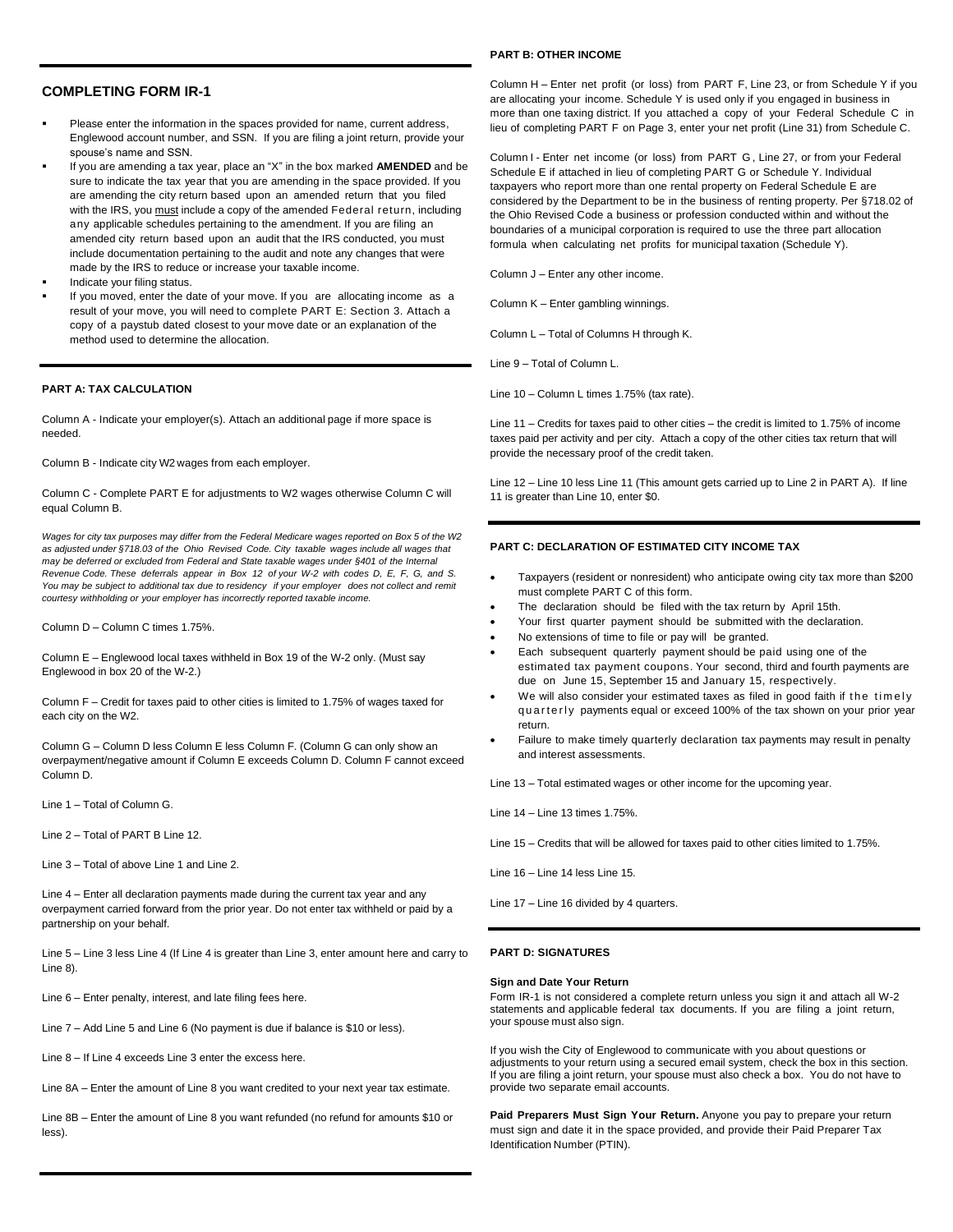#### **Third Party Designee**

If you want to allow a friend, family member, or any other person you choose to discuss your tax return with the City of Englewood, check the "YES" box in the "Third Party Designee" area of your return. Enter the designee's name and phone number.

If you want to allow the paid preparer who signed your return to discuss it with the City of Englewood, just enter "Preparer" in the space for the designee's name. You do not have to provide the other information requested.

If you check the "YES" box, you and your spouse, if filing a joint return, are authorizing the City of Englewood to call the designee to answer any questions that may arise during the processing of your return. You are also authorizing the designee to:

- Provide the City of Englewood any information that is missing from your return. • Communicate with the City of Englewood about the processing of your return or
- the status of your refund or payment(s). Receive copies of notices or transcripts related to your return.
- Respond to certain City of Englewood notices about math errors, offsets, and return preparation.

You are **not** authorizing the designee to receive a refund check, bind you to anything (including additional tax liability), or otherwise represent you before the City of Englewood. The authorization will remain in effect for the specific return and tax year on which it appears, unless rescinded on a subsequent return for the same tax year, or in writing by the taxpayer.

#### **PART E: ADJUSTMENTS TO WAGES**

#### **Section 1 – 2106 Expense Adjustment**

- You may offset your W2 wages using Form 2106 expense subject to a few limitations.
- Attach a copy of Form 2106 and Schedule A.
- Indicate to which W2 the expenses relate. If you are claiming for several jobs, you need to attach a separate Form 2106 for each W2.
- Form 2106 expenses may not exceed your earnings from the employer to which the expenses relate.
- You MUST be allowed this deduction on your Federal return in order to take it for the City. The 2106 expenses are limited on the City return to the amount of the expenses actually deducted for federal income tax purposes for the year, subject to the 2% floor limitation. Thus, if you can claim all the expenses reported on your Form 2106 directly on Schedule A of your Federal return without being required to file Form 2106, you many NOT claim these expenses on your City return.
- Form 2106 expenses (and the associated wages) related to your work as a nonresident truck driver or nonresident railroad employee are reported in Section 5 below.
- Form 2106 expenses (and the associated wages) associated with your work as a nonresident claiming a refund for wages earned outside of our taxing districts are reported on Section 6 below.

#### **Section 2 – Under the age of 16 Withholding**

- You may reduce your taxable wages by the amount of wages you earned while under the age of 16.
- You must attach a copy of your driver's license or birth certificate. **Do not send originals** — they will not be returned.

#### **Section 3 – Partial Year Residents**

- Enter the dates you were a resident on the first line.
- You may reduce your taxable wages by the amount of wages earned while you were not a resident of Englewood.
- If you are using a paystub to calculate this allocation, please attach.
- If you are using any other method of allocation, please explain.

#### **Section 4 – Tax Withholding Correction**

▪ You MUST attach W-2(s) and supporting documentation.

- **Section 5 – Non Resident Over-the-Road, Air Carriers, Railroad Employees**
- Use these lines only if you are a nonresident employee working in one of these industries and are regularly assigned duties **within Ohio only**.
- Be sure to complete *Certification by Employer regarding Adjustments to Wages*

#### **Section 6 – Non Resident working outside the city limits**

- Lines 17-27 guide you through a formula based on a work year consisting of 260 days.
- The 260 days represent five days per week times 52 weeks.
- Sick, vacation, and holiday pay are days within Englewood.
- Form 2106 expenses associated with this job are prorated by the formula.
- Be sure to attach a list of all the dates you worked outside of Englewood, along with the locations (city and state) at which work was performed.
- Credit for taxes withheld for a workplace cannot exceed:
	- The workplace city tax rate times the workplace city taxable income after Form 2106 expenses.
	- o The workplace city taxable income times Englewood's tax rate.
- Be sure to complete *Certification by Employer regarding Adjustments to Wages.*

#### **PART F: SCHEDULE C – INCOME (LOSS) FROM SELF-EMPLOYMENT**

- The questions on Schedule C should be answered in full. List income and subtract expenses to determine net profit or loss from business or profession.
- A copy of your Federal Form 1040, Schedule C will be accepted in lieu of completion of PART F on Form IR-1.
- A separate PART F should be completed for each Schedule C reporting.
- All schedules and/or forms supporting the information listed should be attached to your return.

#### **PART G: SCHEDULE E** – **RENTAL INCOME (LOSS)**

- Enter income (loss) produced from rental property by providing the detailed information in the appropriate columns.
- Federal Form 1040, Schedule E will be accepted in lieu of complete of PART G on Form IR-1.
- Individual taxpayers who report more than one rental property on Federal Schedule E are considered by the tax department to be in the business of renting property and thus should use Schedule Y – Business Allocation Formula to calculate the portion of income or loss.
- Rental income is taxed first to the city where the income has been allocated, and then paid to the city of residence (if the allowable credit for taxes paid to the city where the income has been allocated is not equal to or greater than tax due to your city of residence).
- If the property is not located in any taxing district, income is taxed to the owner's city of residence.

#### **SCHEDULE Y – BUSINESS ALLOCATION FORMULA**

**STEP 1-** List the average original cost of all real and tangible personal property owned or used by the taxpayer. Also list the gross annual rental income multiplied by 8.

**STEP 2-** List the gross receipts from sales made or services performed.

**STEP 3-** List the wages, salaries, and other compensation paid to W-2 employees for services performed.

**STEP 4-** Total the percentages from each STEP.

**STEP 5-** Divide STEP 4, by the number of STEPS used in this Schedule.

**STEP 6-** Multiply STEP 5 by the total income produced for this business. Transfer this total to PART B.